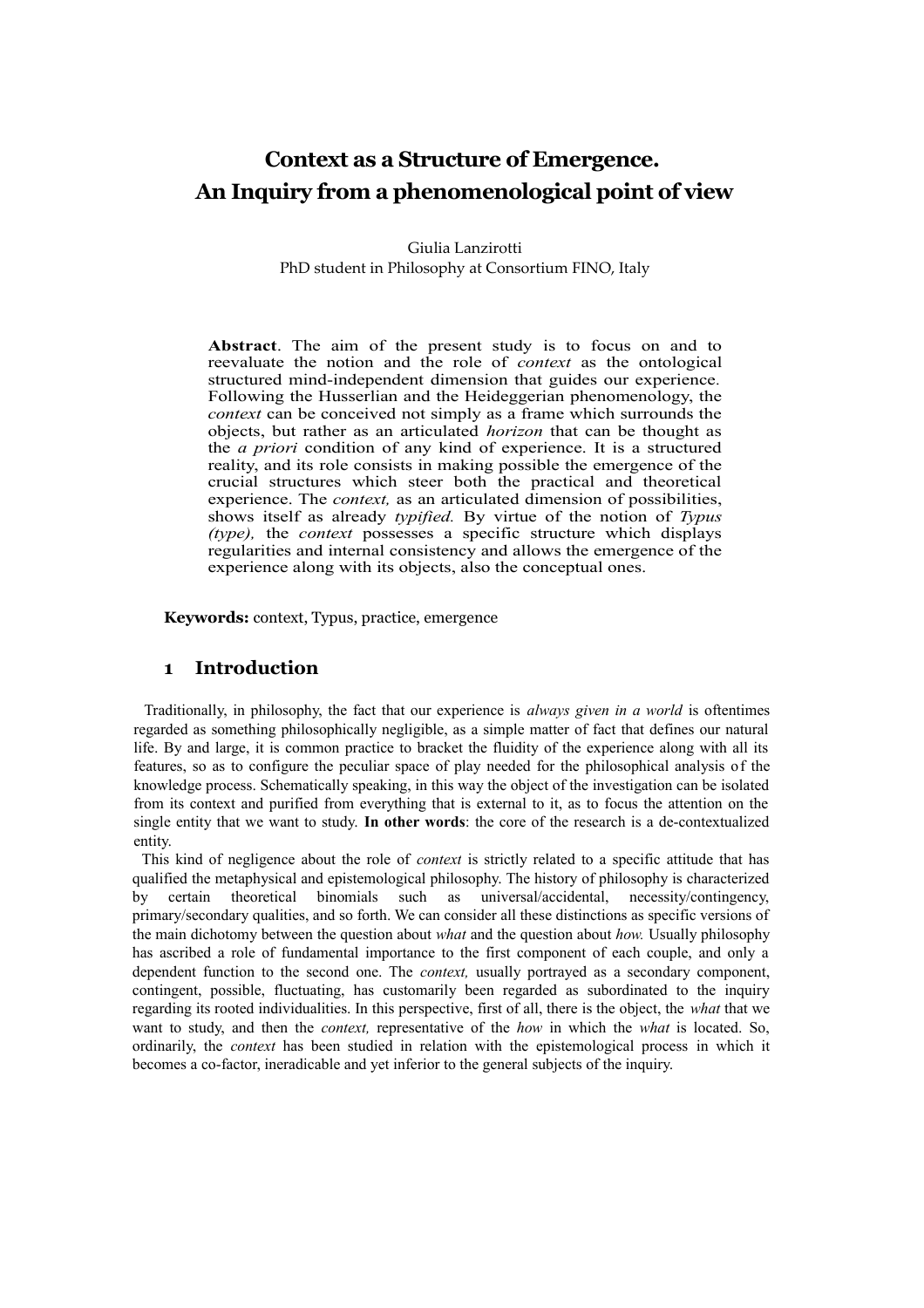# **2 Objectives**

Given these premises, here, I follow the Husserlian and Heideggerian phenomenology in order to:

1) Analyze and reevaluate the notion of *context* as the ontological structured mind-independent dimension that guides our experience and makes possible the emergence of its objects. The *context* can be thought:

- As a **mind-independent dimension**, **wherein** our experience is necessarily given, as an *a priori* **condition** of any kind of experience;
- As a **dimension of open possibilities,** in which takes place the emergence of the crucial structures which steer both the practical and theoretical experience;
- As a **structured reality already** *typified,* which displays regularities and internal consistency.

2) Recognize *context* as always *typified*, so as to focus the attention on the peculiar notion of *Typus* and its function;

• By virtue of the peculiar notion of *Typus* (*type),* the *context* possesses a specific structure which allows the emergence of the experience along with its objects. This last notion is of pivotal importance when it comes to understand the normativity which shapes the *context* and is, therefore, the very root of the experience, of its objects, and also of the concept itself. **The typified context is the necessary condition of the emergence of the experience**.

3) Move a step further and propose to see the dimension of *practice* as the appropriated space to conceive the specific dynamic of the *typified context.*

Section 6 will be dedicated to the notion of *context,* as presented in Husserl's genetic phenomenology; the Section 7 will be dedicated to the complex notion of *Typus,* as a fundamental structure of the *context.* In Section 8 I would like to move from Husserl to Heidegger, with the intention to consider the practical dimension as the dimension of reference in order to clarify the nature of the idea of the *typified context*.

# **3 Methodology**

In order to narrow the research, I will consider Husserl's *Experience and Judgment* – where the role of *context* is broader compared to previous works [1]-, and Heidegger's *Being and Time*. Following Husserl and Heidegger's phenomenology, it is possible to retrace the elements to conceive the *context* as an articulated dimension.

I intend to conduct the research following a theoretical perspective: the inquiry will be carried out by means of a textual analysis which refuses to be merely historical or exegetical; rather it aims to pinpoint all the theoretical stances that serve to the delineation and interpretation of the notion of *context* and the notion of *Typus.* These two concepts are not explicitly thematized by Husserl, but are functionally present in the text. My intent, therefore, is to give a portrait of the notions, by collecting their characteristics from the text.

Linking these two works I will focus on the ontological side of the question, rather than the epistemological one. This shift is made possible by the affinity between the Husserlian genetic phenomenology and the Heideggerian ontological project.

# **4 Related Works**

In the critical literature about the role of *context* (or *Horizon*) in phenomenology, studies privilege the epistemological side of the question, rather then the ontological one. The *context* acquires its value within the inquiry regarding the knowledge process addressed to the object of perception. In this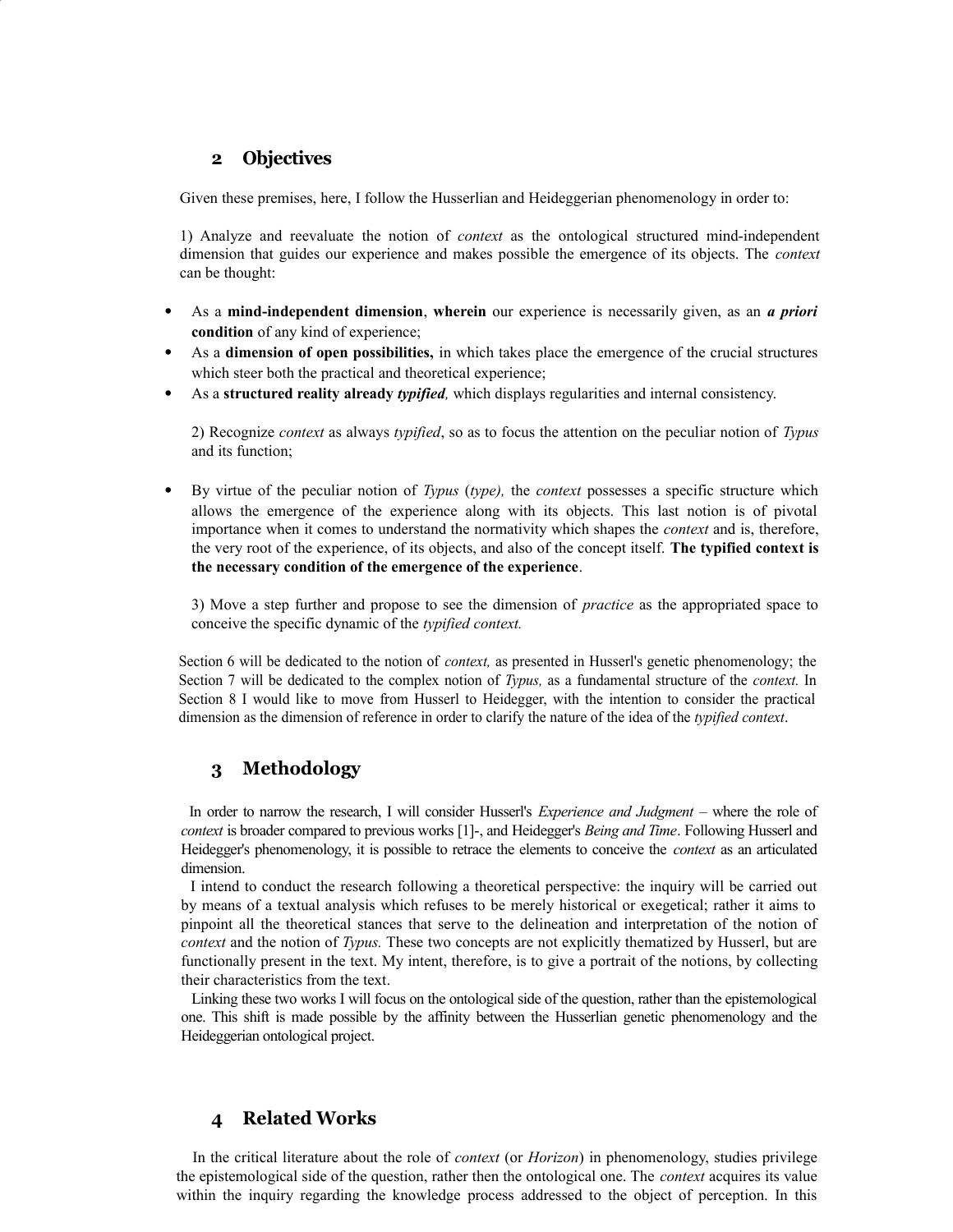respect, the contribution of D.W Smith in *Content and Context of Perception,* in Synthese*, The Intentionality of Mind*, Part. I,1984, p.81-87, is particularly crucial. In his most renowned work, jointly written with R. McIntyre, *Husserl and Intentionality: A study of Mind, Meaning, and Language,* Synthese Library, Dordrecht, 1982, the author provides an overview of the notion of *context* within Husserl's production, pointing out the multiple roles it assumes. More recently, the role of *context* in the Husserlian work has been studied by S. Geniusas in *The Origins of the Horizon in Husserl's Phenomenology,* Springer*,* Dordrecht*,* 2012, where the author also dedicates a paragraph to the *World-Horizon* and to the *Typifying Consciousness*. Other important contributors are: D. Welton, M. Larrabee, A. Steinbock, H. Pietersma.

For the notion of *Typus* (*type*) is necessary to recall D. Lohmar's important work, especially: *Husserl's Type and Kant's Schemata*, in D. Welton, *The New Husserl. A critical Reader,* Indiana University Press, Bloomington, 2003, and the article *Types and Habits. Habits and their cognitive background in Hume and Husserl*, in *Phenomenology and Mind* , IUSSPress, 2014, p.40-51, where Lohmar confronts the notion of *Typus* with the Kantian and Humean philosophy.

The theme of *practice* in the Heideggerian philosophy has been analyzed by many authors, especially by (neo)pragmatists like: H. Dreyfus, R. Brandom, M. Okrent etc. but as far as I know there are no authors that analyze the idea of a typified *context* in relation to the Heideggerian *practice.*

### **5 Preliminary conceptual clarification of the vocabulary**

I will use *context* as a synonymous with *horizon* (the English translation for the German *Horizont)* which is the proper expression employed by Husserl and as a synonymous of *world (Welt)* used by Heidegger. I would like to record that it has been noticed that in English 'horizon' may have the connotation of something we can expand and go beyond, whereas in German *Horizont* connotes something that sets limits which we cannot go beyond but must remain within. This comment would seem to apply to Husserl's use of *Horizont a*s well as Heidegger's [2].

In respect of these last observations, I have to specify that *context,* here, means a **concrete worldly dimension** that has some sort of limits. This **limit** exists but has to be conceived as **flexible** – and changeable, because it is in motion and not defined and fixed once and for all. When I use *horizon*, I will use it with this meaning.

### **6 Context**

#### **6.1 Context as a primal dimension**

Let us start by analyzing the notion of *context* [3]*.* Husserl ascribes a pivotal role to the *context:* it is explicitly regarded as a fundamental component of our experience.

Husserl states that our experience always occurs in a *given horizon*, which fosters its formation and orientates its sense. Therefore, an actually isolated element does not exist: every object subsists only in connection with the other components and only **within** the *horizon* from which it emerges.[4]. The *context* is the necessary *wherein* of the experience [5].

◦ The object is not a pure *per se*, but it is always animated by a constant shaping process and inserted in a frame of relations which permeate it. Here the *context* is not a mere frame that surrounds the object. It is the *context* itself that contributes to the specific form and articulation of experience and objects. Hence, the *context* takes shape as the essential *horizon* which allows the formation of the experience and its objects. It is an *a priori* condition of possibility of the experience.

◦ Moreover we have to highlight that the *context* is, as the **wherein** of the experience, **a primal dimension**, *i.e. it «is always already there without any attention of a grasping regard, without any awakening of interest» [6]:* The *context* is, therefore, a **mind-independent** dimension.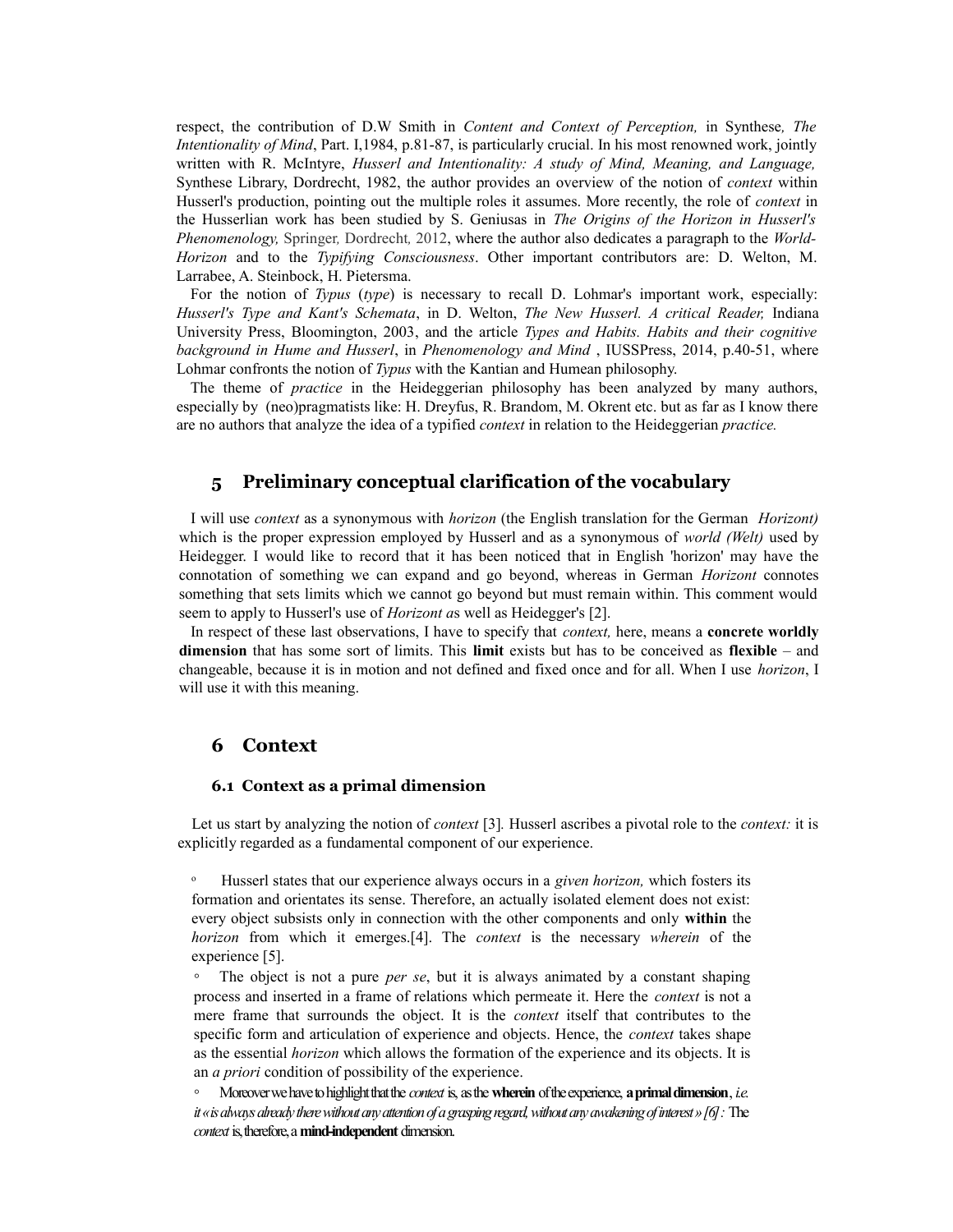#### **6.2 Context and possibility**

The *context* is the mind-independent dimension **from** where the experience begins. However, this independence should not to be conceived as something completely unrelated to the experiencing subject.

As the **where-from** [7] of the experience the *context*, as an *always given* dimension, is *known* by means of *familiarity and habitualities,* and at the same time it is an articulated dimension, pervaded by this *familiarity and habitualities* that shape the concrete everyday life in its practical and theoretical activities.

In this regard, *context* becomes a field of possible movement [8]. In this motion innervated by the directives of *familiarity*, the relation between the experiencing subject and the *context* seems to have a circular nature. Every grasp of the object is not transient, but it constitutes the crucial backdrop, contributing to a constant renewal of the forms of *familiarity*, bringing about new features, settling as a trace always prompt to resurface, and open new accesses for the observer.

*Familiarity* and *habitualities* represent the primary access to the *context*: these forms of relation between the horizon and the experience are not something applied by the constituting subject but plastic forms of conjunctions that contemplate how the structure of the *context* is given and how the experience can move in.

From this perspective the *context* is the **where-from** in which the emergence of the crucial structures, that steer both the practical and theoretical experience, originate. In this regard the *context* is not a collection of mere data [9] and even not only the potential backdrop of the objects of our perception. The ceaseless internal dynamic displays the nature of *context* as a **structured domain of open possibilities** [10].

#### **6.3 Context and structure**

Saying that *context* is a dimension of open possibilities means that it is not just a portion of space with a determinated number of entities. It is not a perfectly limited set (like a mathematical set) of specific objects, of fixed things that need to be catalogued. This notwithstanding, the possibilities brought about by the *context* are not *ad libitum*; they have to comply with the normativity – although weak – which is inherent in the *context* of experience.

The *context*, indeed, is not an a-logical frame but shows an inner structure. We can read that the *context*:

### «is a field of *determinate structure,* one of *prominences* and a*rticulated particularities*» [11].

Let us recap the features of *context*, expressed in this passage, from a normative standpoint: *context* is a domain which possesses a *determinate structure,* a qualitative depth (*prominences*) which gives rise to individualities, which are in their turn articulated. *Context* is not an homogeneous space, it exhibits a varied qualitative gradation that may be defined as a functional inhomogeneity. These internal variations allow the emergence of multiple individualities, the objects of our experience that are the epicenter of our attention.

Moreover, this formal-qualitative structure of possibilities which is the dimension of the *context* is characterized as always *typified.* In this respect, Husserl claims that the *context* is «already pre-given as multi-formed, formed according to its regional categories and typified in conformity with a number of different special general, kinds, etc.» [12].

In this passage, the *typified context* is depicted as a structured *horizon*, which contributes to form the modalities of experience, as well as the concepts.

### **7 Typus**

This last observation leads us to consider the complex notion of *Typus* (*type*) briefly delineated by Husserl, but of pivotal importance to understand the relation between the *context* as a mindindependent dimension of regulated possibilities and our experience. The *Typus* «turns out to be the basis»[13] for the possibility of our experience (both perceptual and conceptual); it is the preconceptual [14] structure that contributes to the pre-characterization of the experience.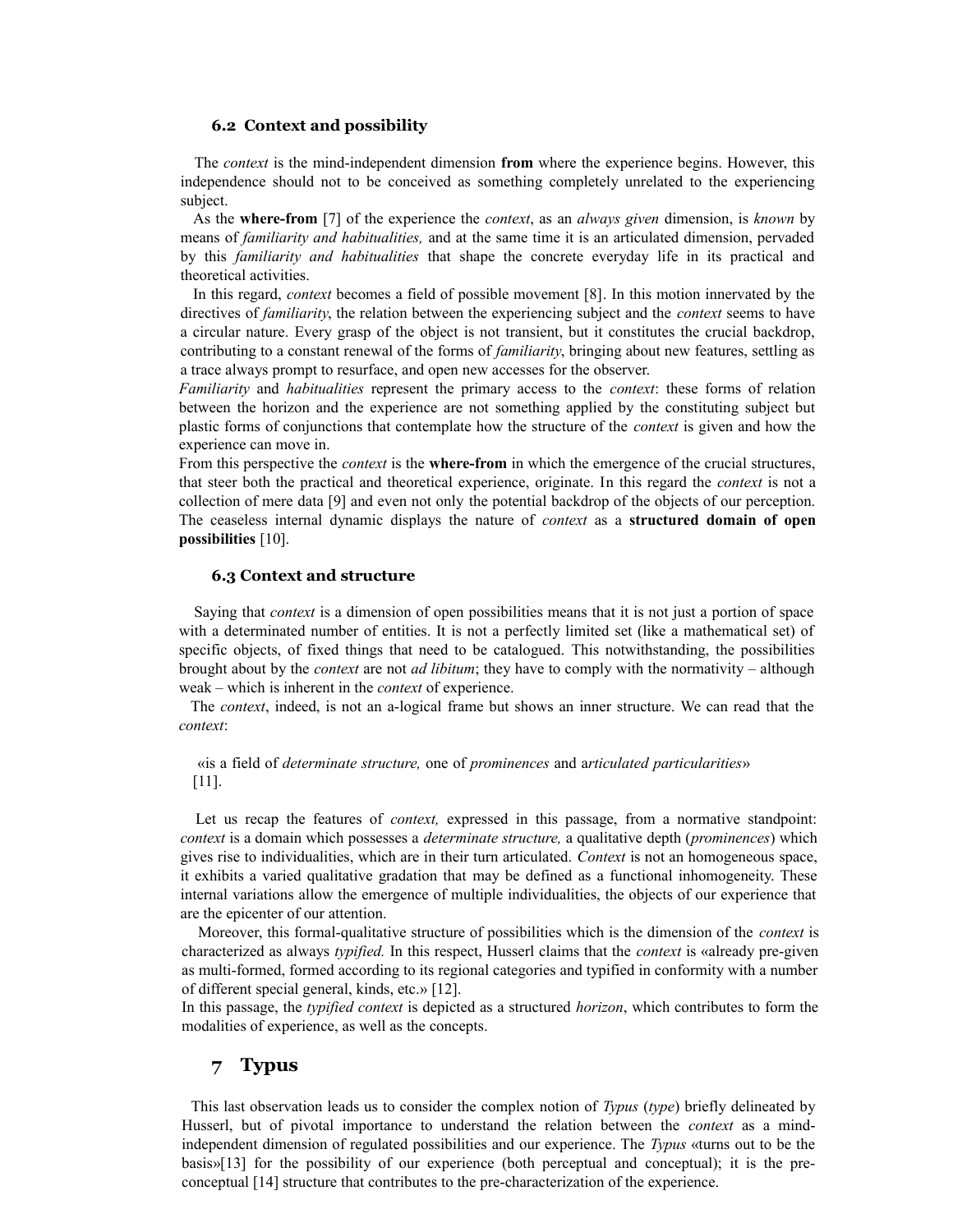The *Typus* is an orienting structure based on the qualitative depth of the *context* that allows the emergence of the objects of the experience. Every object emerges from an already *typified context* and offers itself in a way which is, in its turn, not devoid of pre-characterizations. Before being actively known, it unfolds its own typical (collected from its horizon), its peculiar anticipated *traces*, which prefigure the *style* of its disclosure. Every trace is absorbed by the structure of *context;* it, nevertheless, turns out to be the always-given place of that typification which allows the emergence of a single phenomenon in its pre-identity [15].

The proper dynamic of the relation is circular. Experience is given in a *context* and moves within it thanks to the possible emergence of the *Typus*; but it is also in the experience, that is in the receptiveactive process, that «at the same time, is prescribed a *type,* on the basis of which [...] other objects of a similar kind also appear from the first in a preliminary familiarity and are anticipated according to a horizon» [16].

If the steps taken by the active experience reverberate on the objects of the same species and on the *context,* thus creating a *type* that will find its sedimentation in the forms of *familiarity,* it is also true that the latter, with its typifications, makes possible the orientation of experience.

This twofold movement is due to the fact that the *typified context* is an *always open* structure. This "openness" also marks the typicality of object and experience: the sedimentation of the *type* in the folds of the *context* foresees the possibility of anticipation; every normative pre-expectation of the *type* is prompt to receive, within itself, additional confirmations or corrections of the distinctive notes it anticipates. This openness, as that of the *context,* is contingent and modifiable, and yet logical and normative. In this way, the *Typus* fosters the experience, its meaningfulness, its repeatability and regularity, and for this reason the *Typus* also makes possible the emergence and formation of the concept.

• The *Typus* is, therefore, the *median* **element** between *context* and conceptuality, between world and subject.

It is the **catalyst** which allows the progress of the experience plunged in an open, contingent, and yet regulated world. The *Typus* adjusts to the contingency that characterizes the forms of the pre-predicative experience and sustains the liberty of conceptuality.

• The *Typus* takes shape as an **osmotic structure**, which traverses the norm of the *context* and turns out to be the basis for the development of conceptual knowledge, as it is its "compass".

• It possesses a **hybrid plasticity**, as a sort of non-intellectual category, although ingrained in the experience.

• In this respect, the *Typus* can be thought of as a fundamental component of the genetic phenomenology<sup>[1](#page-4-0)</sup>; we may assert that it is the *interchange*, the element which connects world and conceptuality.

At this stage of the analysis, I would like to make a further step: if the *context* is always-already experienced in a *typified* manner, then we may suggest the hypothesis that the *context* retains, in itself, a sort of basic conceptuality, which is offered to the operative thought of the subject. The *Typus* is rooted in *context* as a dimension of possibility and at the same time shapes itself as the *trait d'union* between the basic-worldly experience and the sphere of conceptual thought.

# **8 Context and Practice**

The features identified in the notion of *context* and T*ypus* can be reconsidered within the structure of the Heideggerian *praxis (practice)*. Heidegger recognizes that the most basic characteristic of our experience is that it always occurs in the world, namely in a *context.* Accordingly, the most basic modality of the Heideggerian subject, called *Dasein*, is being-in-the-world, namely, being always and necessarily located in a specific *context* [17]. Starting from this fact, our primary access and relation

<span id="page-4-0"></span><sup>1</sup> The aim of the genetic phenomenology is to bring the forms of judgment back to the ante-predicative experience, showing that the latter is already inserted in a worldly logic which inherently has the distinctive structures of category and concept.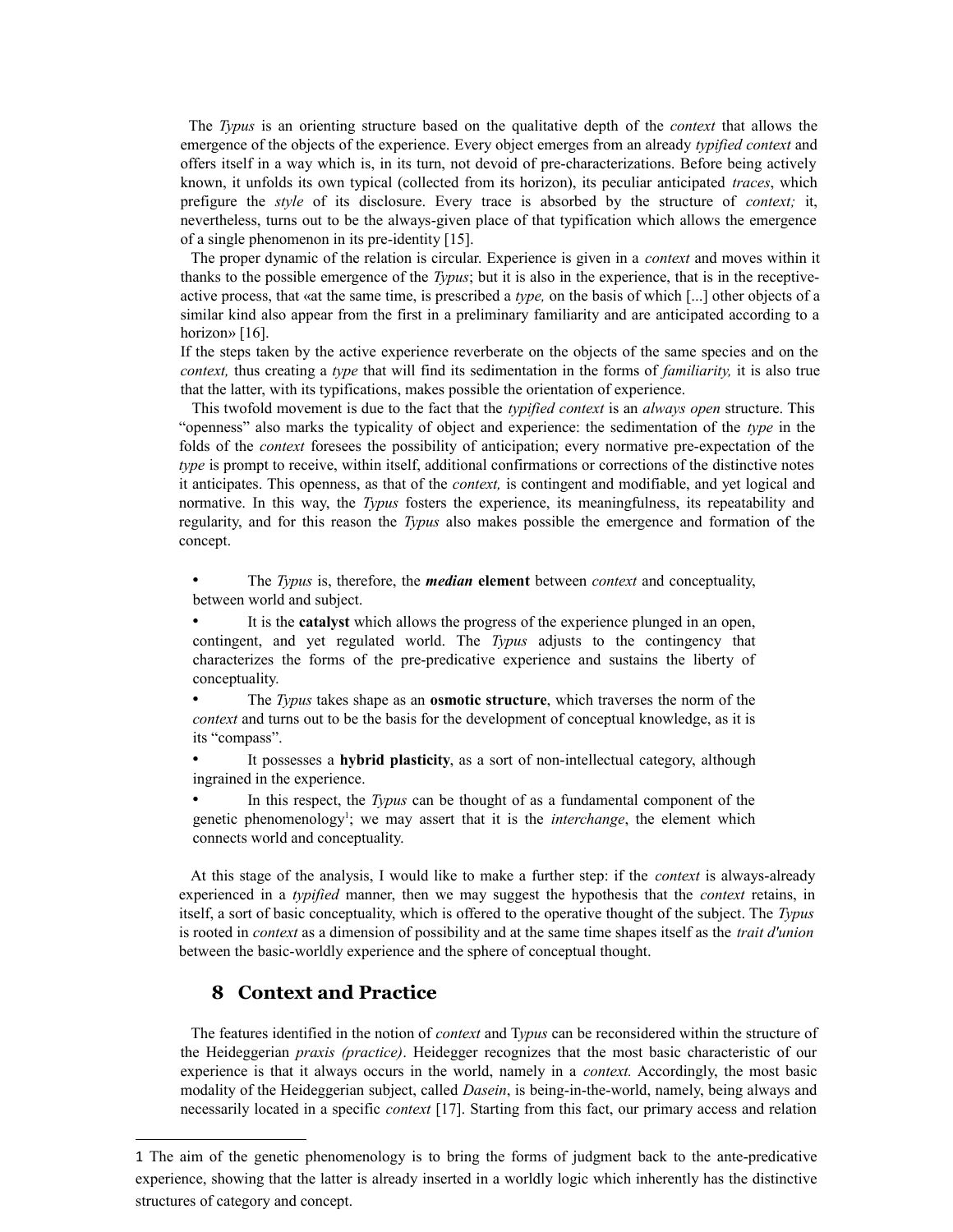to the world is represented by *praxis.* First of all, *practice* is the domain of what we do: when we live in our everyday *context,* we move, we act, we do things, we use tools with some scope, but we also talk and we socialize. *Practice,* in a broad definition, is the previous dimension to any theoretical approach, like the one we maintain in the scientific theorization, where we need a sort of distance from our being in a world.

*Practice* is where the meaning of *being-in-the-world* is most clear, because in the practical approach the world is closer. Thus, following Heidegger, in the practical approach we can investigate the nature of the *world (context)* and of the "wherein" that characterizes our experience in relation to it. Even though the *world* does not exist without *Dasein,* it is not a mere projection: as the Husserlian *context,* the world is a mind-independent [18] structure, and the human subject establishes an essential and mutual relation with it .

#### **8.1 The notion of world**

The notion of *world* has been variously interpreted by Heidegger, but two definitions are crucial here: the world as a *totality of instruments*, and the world as a *consistent totality of assignments* and *source of possibilities* for the experience [19].

Everything we experience, and the modality by which we do that, are ingrained in the *being of the world,* and the latter is, as well as the Husserlian *context,* the *transcendental horizon* [20], namely an *a priori* condition of possibility, which favors the appearance of the entity and the encounter with it. In order for its possibilities to be meaningful, it must comply with a certain order. This order is already *given* in the *world* we experience and know.

Also in Heidegger's thought, the first encounter with the *world* occurs within the coordinates of familiarity and everyday life. *Familiarity* allows the acknowledgment and orientation of *Dasein; familiarity* and *habit* are not applied by the subjects on their *context,* but they are already inherent in it, as something which orientates the average experience of *Dasein.* In *Being and Time, familiarity* leads to the identification of a primary modality by which we interact with the world; this modality is not the cognitive attitude towards the objects of experience, but a pre-theoretical approach, a practical attitude.

By virtue of this acknowledgment, the *context* in which the experience is given is regarded as a unitary structure, as it is a *totality of instruments*. The notion of *world as totality of instruments* and the notion of entity as means (and not as object of perception or contemplation) imply that nothing purely isolated is given; by definition «to the Being of any equipment there always belongs a totality of equipment, in which it can be this equipment that it is. Equipment in essentially "something inorder-to...»[21]. Thanks to this definition, Heidegger provides the image of a world in which every emergence experiences a constant correlation. We must acknowledge, indeed, that «in the in-order-to as a structure there lies an assignments or reference of something to something» [22]. In order for the structure of the assignments to be substantial, the totality of assignments cannot enjoy an utter logical liberty, but it must be a consistent totality. Accordingly, the world may be defined as the coherent totality of references, namely as a dimension which, independently from the subject, reveals its own norm.

Therefore, Heidegger's *praxis* is bound to a world which shows its own structure and possesses an inner consistency: the practical approach is already inserted into a norm, represented by the non-linear chain of references among the entities. As Husserl would put it, the *praxis* is hooked to the preconceptual structure of the *context:* in it, the *praxis* can move not only thanks to the qualitativematerial emergencies it is offered, but mostly due to the fact that these emergencies are already invested with meaning. In other words, the *praxis* owes its possibility to the emergence and to the pretheoretical acknowledgment – which must occur within it – of the *Typus*, not yet expressed by the theoretical approach. What I endeavor to argue is that the *praxis* moves within a world that already shows a weak normativity, in which the structure of the *Typus* intervenes as a connecting component between the forms of the world and their pre-epistemological acknowledgment.

#### **8.2 Typus and practice**

The *Typus* can, therefore, be thought of as implicitly grafted into the Heideggerian world, as the fulcrum of the relation between world and conceptuality, as inner motor of the *praxis.* The *praxis* itself enjoys a particular structure, similar to that of the *Typus;* the *praxis* is tightly connected to the *world* that "withstands" it and conveys it, its freedom is not absolute, but is bound to the coherence of the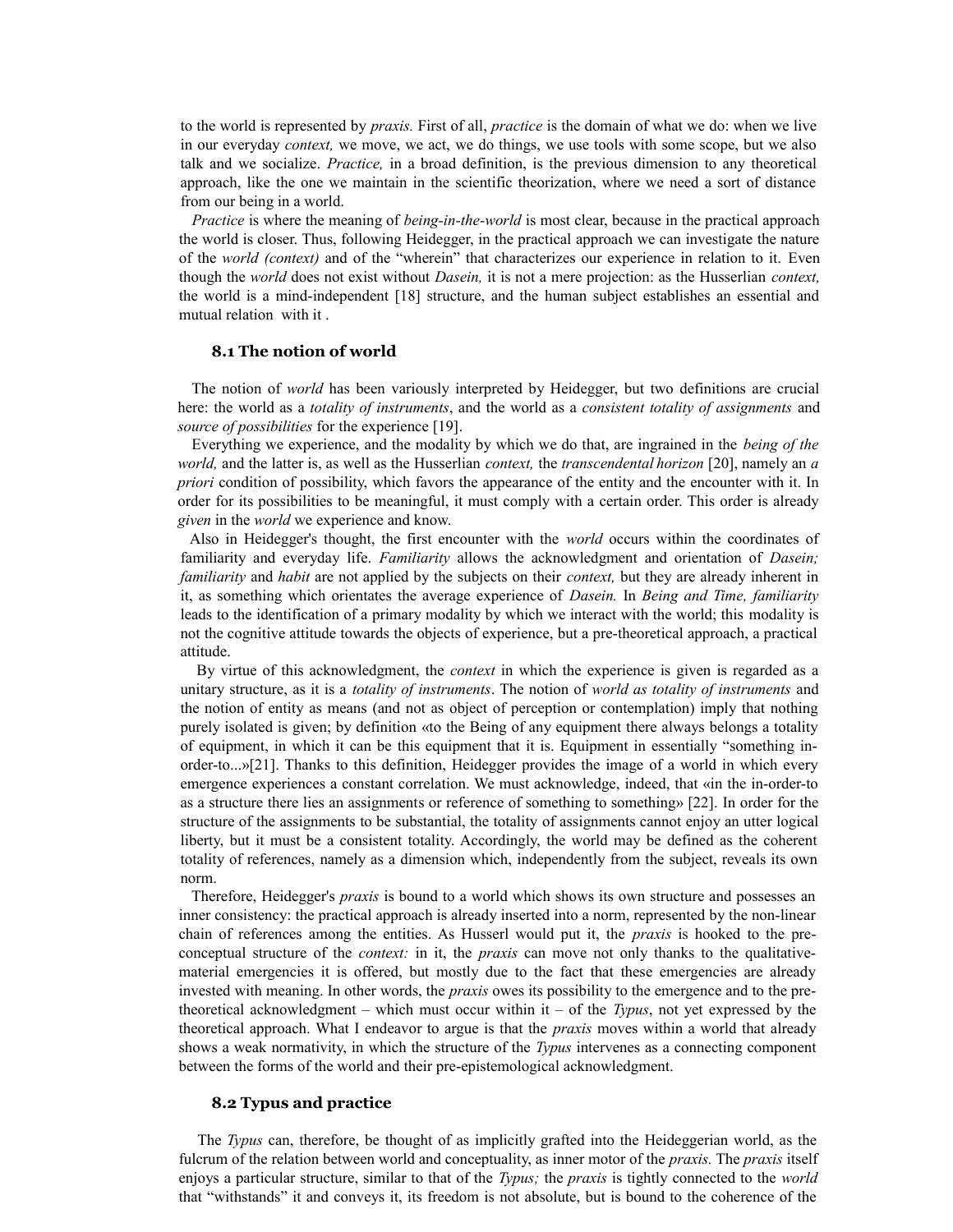references offered by the *context –* in which, at the same time, actively develops an experiential increment.

The original practical approach takes place into a *horizon* of meanings, which are due not only to the subject's production, but are offered by the *typified context*: *Praxis,* unlike the theoretical attitude, shows a relation more dependent on the *context* (dependent on the "resistance" of the world) and yet more plastic (does not "fix" the entity in one assertion) and more regulated (it enjoys a relative liberty, always given within the coordinates of familiarity). As the *Typus,* at the border with the theoretical approach, it retains the possibility to introduce new modalities to the experience, which in their turn will affect the open structure of the world and, therefore, that of the *Typus.*

As previously claimed, the Husserlian *Typus* suggests that a certain form of conceptuality already subsists in the *context* and in the ante-predicative experience, an implicit conceptuality prompt to become, thanks to the *Typus,* explicit and/or modified.

Also in the *praxis* the relation with conceptuality is ambivalent. As it is well known, Heidegger distinguishes *praxis* and theoretical, purely conceptual approach, establishing between the two approaches a derivation of the second from the first; still, even though the relation is derivative, this does not mean that the *praxis* does not already retain, within itself, its own conceptuality.

We must, therefore, distinguish a theoretical approach in the narrow sense of the word (the epistemological approach), a *know that*, from a theoretical approach in a broader sense, which possesses a certain conceptuality, that of the *know how*, in which the *praxis* may be included.

The first typology of theoretic conceives the t*ype* as a concept regarded as a product of abstraction traditionally understood, as something established to an epistemological end; the conceptuality referred to by the second typology is that of the *Typus*, a conceptuality made possible by a structure of articulation (ingrained in the *context*, ready to become explicit and be modified).

The Husserlian *Typus* and the Heideggerian *praxis* (the *know how* dimension we identified as implicitly including the structure of the *Typus)* reveal a plastic structure, and yet regulated and logical, which is tightly connected to the norm of the *context* and retain its own conceptuality which is to be defined.

# **9 Conclusion**

What I meant to do here is to focus our attention on the notion of *context* and the linked notion of *Typus*, so as to underline their importance for the experience and for the emergence of its objects, also of the conceptual ones.

The *context* turns out to be a mind-independent dimension, an articulated *a priori condition of possibility*. Its internal articulation, the *Typus,* turns out to be a "median" structure between worldly normativity and pre-conceptuality. Its role, with respect to conceptuality, is precisely what makes it an extremely crucial (although complex) notion. The *Typus* lies at the crossroad between world and concept as the possibility of their interaction. The insertion of the *Typus* in the *context* of Heidegger's *praxis* could display, more limpidly, the interdependence of world, experience, and concept and how these notions still need to be investigated and defined.

*Context* as typified and *practice –* as a dimension of experience linked to a t*ypified world* - show that our experience in related to a dimension of open possibilities ( a regulated dimension of *how*) where it is able to move accordingly with the emergencies rooted in *context.*

### **References**

- 1. Compare in particularity with the role of *context* formulated in Husserl's *Ideas*. For a complete study on the notion of *context* in Husserl's works, see*:* Smith D.W, McIntyre R, *Husserl and Intentionality: A study of Mind, Meaning, and Language*, Synthese Library, Dordrecht, 1982
- 2. See Smith D.W, McIntyre R, *Husserl and Intentionality: A study of Mind, Meaning, and Language*, p. 264 and, Martin Heidegger, *Being and Time,* trans. by John Macquarrie and Edward Robinson (Harper & Row, New York, 1962), p. 19, n. 4.
- 3. The text of reference is Husserl, *Experience and Judgment*, Routledge and Kegan, London, 1973
- 4. Husserl E., *Experience and Judgment*, p. 122